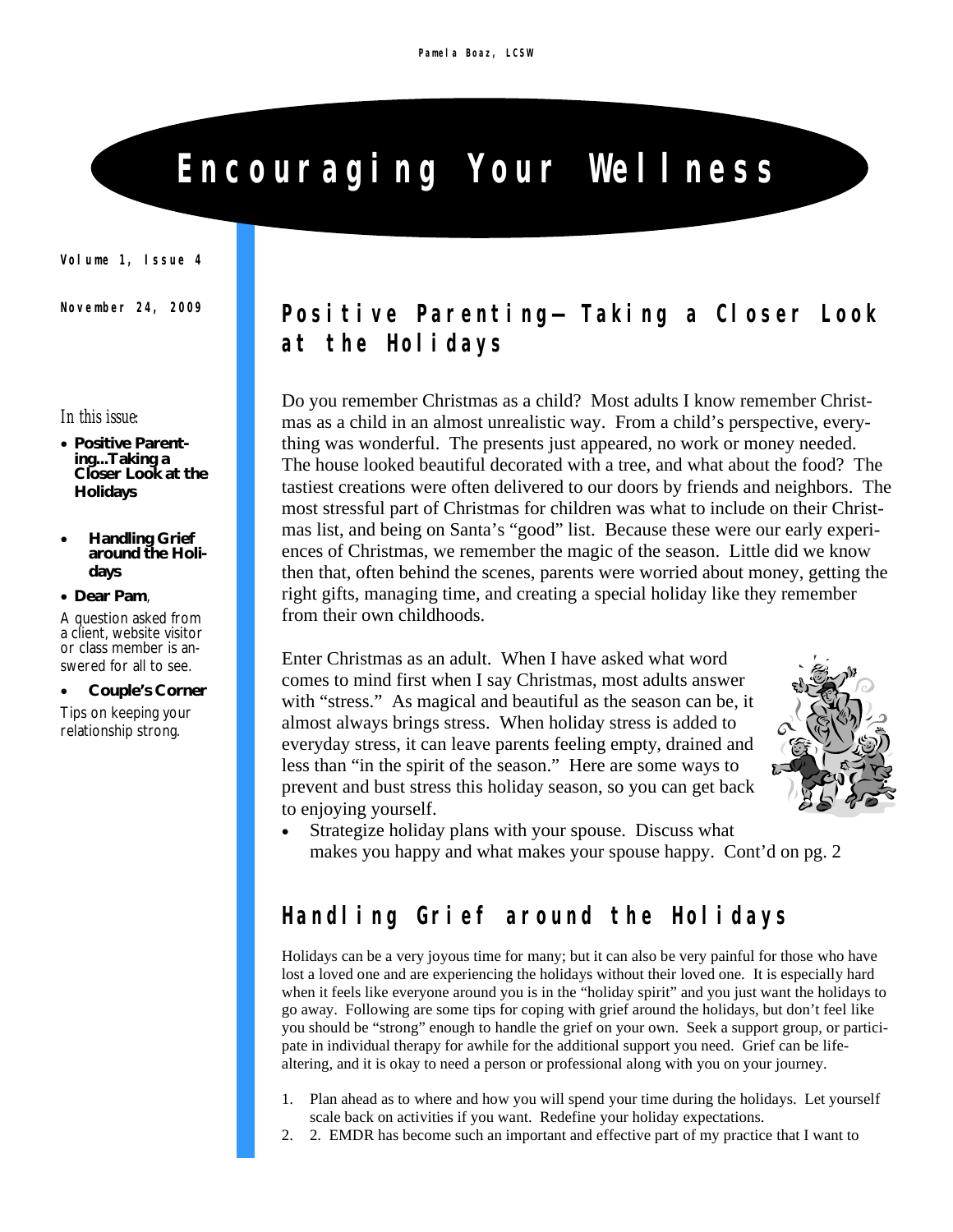#### **Dear Readers**



*"Try not to feel guilty if you are unable to meet the commercial demands of the holidays. Share of yourself, instead. "* 

I hope this issue of **Encouraging Your Wellness** finds you happy and staying healthy as well as looking forward to the beauty of the upcoming season. And, as always, I hope you find this newsletter informative as well as inspirational in helping you be the person, parent, and partner you want to be.

I have been so blessed this year in so many ways. My practice is very full, and each day I find myself appreciating how fortunate I am to work with such courageous and interesting people. I have funny and amazing kids that challenge me and keep me real, and a husband that loves and appreciates me for all of the strong opinions and beliefs I hold. I am thankful...

A friend of mine on Facebook recently challenged her friends to a full month of things we are thankful for. When we focus on the positive things we have in our lives, our emotional focus shifts. This is actually a basic concept of Cognitive Behavioral Therapy, the therapy that has been proven most effective at treating depression. So, I am paying forward this challenge—5 minutes every day of quiet, focused and appreciative time. Look hard, you may find more blessings than you knew existed. Afterall, we cannot find that which we are not looking for. Happy Reading!

#### **Rethinking the Holidays...Cont'd from page 1**

 Priortize your activities based on this discussion. It's okay to turn down some invi tations to free up some time.

- Schedule some activities to nourish your spirit. Whether it's caroling, a musical performance or something else, plan to do activities that leave you feeling refreshed rather than frazzled and exhausted.
- Delegate! Does the house need cleaning or decorating? Let each family member be responsible for certain tasks. Encourage children to help with preparations, wrapping gifts and/or baking. You may need to lower your standards a bit, but the memories created will be worth it!
- **Resist Feeling Guilty!** The holiday season is a difficult time financially for many parents. Parents have to keep up with monthly bills and buy holiday gifts. Try not to feel guilty if you are unable to meet the commercial demands of the holidays.

#### **Holiday grief—continued from page 1**

- 2. Select a candle in your loved ones favorite color or scent and light it at significant times throughout the holidays, signifying the light of the love that lives on in your heart.
- 3. Give yourself permission to express your feelings. If you feel the need to cry, let the tears flow. They are healing. Scientists have discovered that certain brain chemicals in our tears are natural pain relievers.
- 4. When you are especially missing your loved one, call family or friends and share your feelings. If they knew him/her, consider asking them to share some memories of times they shared.
- 5. Journal your thoughts and feelings about your loved one. When we allow our emotions to come out through our pen (or keyboard), we can experience emotional relief and gain understanding of the meaning and depth of our feelings.
- 6. Give money that you would have spent on gifts for your absent loved one to a charity in your loved one's name, or have something dedicated to your loved one like buying a book at a libraryMost studies on EMDR have focused on it's treatment of trauma, however, most therapists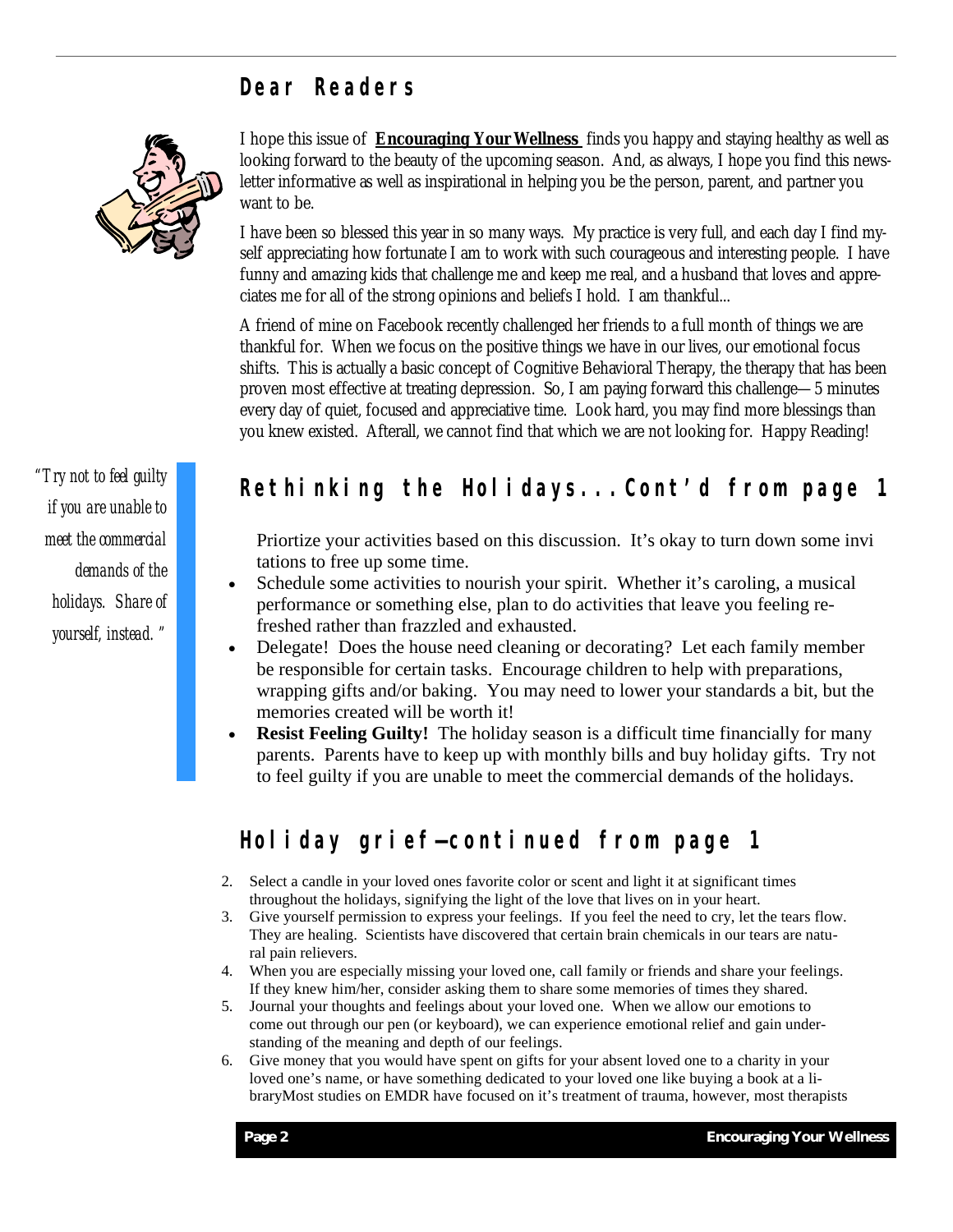## **Couple's Corner— Fair Fighting Rules**

Most couples have heated arguments, and some downright *fight!* Where we learned to solve conflict with our partners often came from how we witnessed our parents dealing with conflict. If we never saw our parents argue or resolve conflict, we may be at a complete loss for how to fight fair. I was shocked to overhear an argument of my neighbors in what was clearly a verbal "everything goes" type argument. Hurtful words and outright anger can quickly erode the positives in a relationship. But, conflict is inevitable in every relationship, so just what are we to do? When I am seeing a couple in therapy, we often discuss what each of their views are about fighting fair. In each of their views, what lines should never get crossed? How much self-control is expected when conflict erupts? When we fight with an "everything goes" mentality, the goal becomes who can win by use of shock value. Not only does this not resolve the initial conflict, it creates pain and resentment that further damage the relationship. So, how about you? Do you have fair fighting rules in your relationship? For example, is bringing up past faults or misbehaviors allowed? Is criticizing the others' family okay? How about throwing your partners weaknesses at them? When couples are calm, it can help to determine what your fair fighting rules are by recognizing what leads you to conflict resolution, and not to increased conflict. Know that certain rules are a given—it is NEVER okay to be physically hurtful with your partner, no matter how angry/hurt you are. Calling derogatory names is emotionally abusive and should be off limits. And, for you partners who refuse to let your partner take a break from the argument, listen up. It is ALWAYS okay to take a time-out from the conflict, as long as you promise to come back to it in a reasonable time frame, when you feel calmer.

*Rethinking the Holidays* **—continued from page 2**

 Spending beyond your means will only increase stress down the line. Instead, take advantage of free events like parades, school pageants, looking at holiday lights, etc.

- Share yourself with your kids. You may not be able to give your kids all the material things they want, but you can give of yourself. Plan a special activity for just you and your children. Go on an indoor picnic, make cookies or paper ornaments or have your own holiday concert singing special songs. The time you spend together having fun is more memorable than having tons of gifts.
- Don't give in to the "Gimmes". I want, I want! This familiar phrase can wear parents down over the holidays. Giving in to every want teaches kids to *expect* everything they want, and this is a set up for being disappointed now or in the future.

## **Holiday grief Cont'd from page 2**

#### brary.

- 7. Read a book or article on grief. Some suggestions: Don't Take My Grief Away From Me by Doug Manning, The Comfort Book for Those Who Mourn by Anna Trimiew, A Grief Observed by C.S.Lewis or Surviving the Loss of a Loved One by ………………………….
- 8. Remember that the *anticipation* of the holidays without your family is often harder than the actual holidays themselves.
- 9. Be gentle with yourself; all wounds take time to heal. Realize you will feel sad at times.
- 10. Look at the holiday season as the beginning of a new journey, starting a new year. Try to enjoy the gifts of the season found in special memories and contact with family and friends.

The three tasks of grieving include 1) to understand that the person is dead 2) To feel the feelings about the person dying and 3) To go on living and loving after the person has died. Although it is natural to want to jump to task 3, to fully do so requires first tasks one and two. If you find yourself stuck, reach out!



*"Giving in to every want teaches kids to expect everything they want, and this is a set-up for being disappointed now and in the future?"*